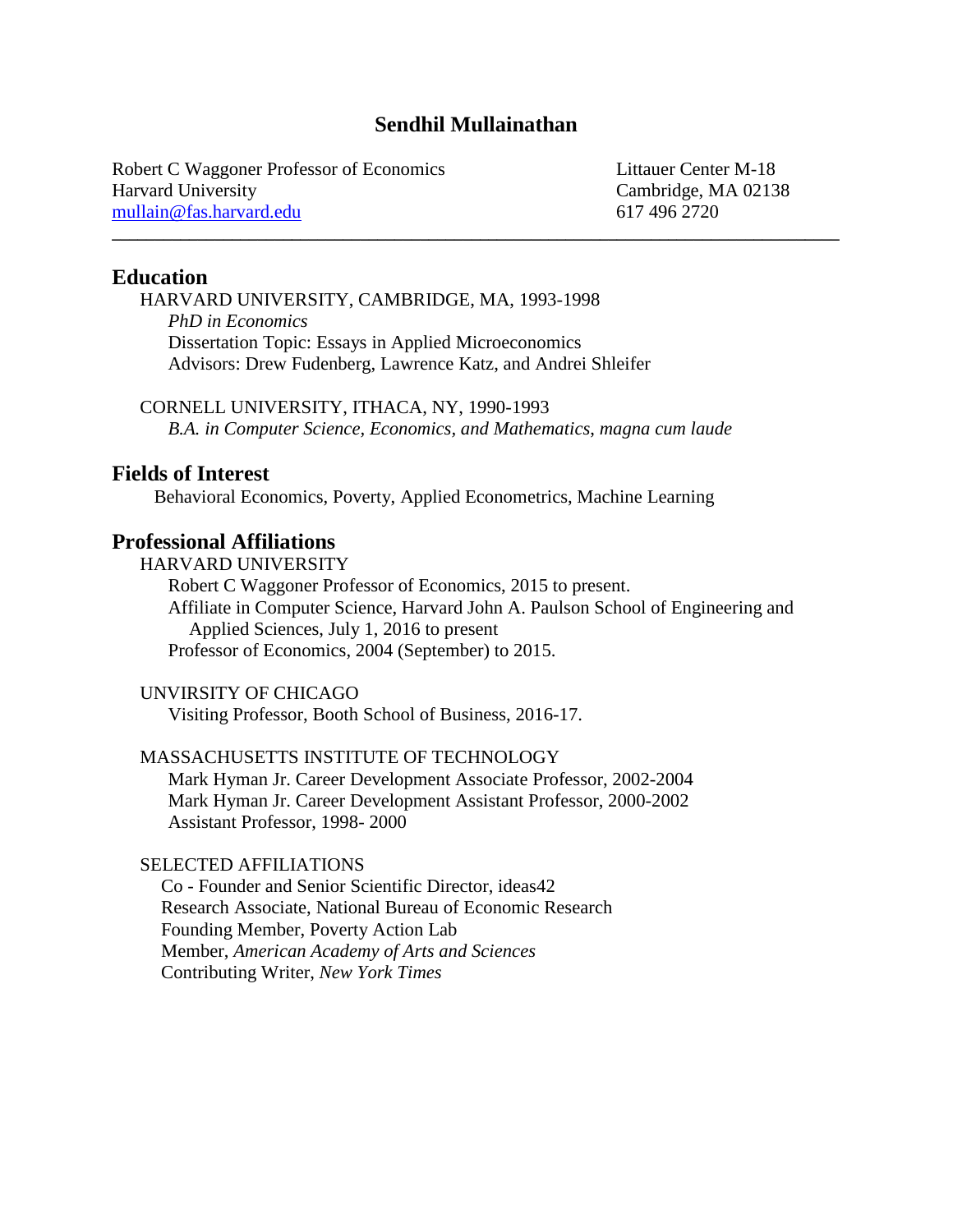# **Books**

*Scarcity: Why Having Too Little Means So Much,* joint with Eldar Shafir, 2013. New York, NY: Times Books

Policy and Choice: Public Finance through [the Lens of Behavioral Economics,](http://scholar.harvard.edu/mullainathan/publications/policy-and-choice-public-finance-through-lens-behavioral-economics) joint with William J Congdon and Jeffrey Kling, 2011. Washington, DC: Brookings Institution Press

# **Work in Progress**

*Machine Learning and Econometrics: Prediction, Estimation and Big Data*, joint with Jann Spiess, book manuscript in preparation.

"Multiple Hypothesis Testing in Experiments: A Machine Learning Approach," joint with Jens Ludwig and Jann Spiess, in preparation.

"Inductive Theory Testing: A Framework and an Application to the Disposition Effect," joint with Jon Kleinberg, Chenhao Tan and Tom Zimmerman, in preparation.

"Low-value care from moral hazard and misprediction: Using machine learning to understand doctors' decisions," joint with Ziad Obermeyer, in preparation

# **Working Papers**

"Recommendations in the dark," joint with Mike Yeomans, Anuj Shah and Jon Kleinberg, draft 2016.

"Predicting mortality after emergency hospitalizations in Medicare beneficiaries with cancer," joint with Ziad Obermeyer, Maggie Makar, Andrew N. Freedman, and Jennifer S. Temel, draft 2015.

"Human Decisions and Machine Predictions," joint with Jon Kleinberg, Himabindu Lakkaraju, Jure Leskovec and Jens Ludwig, NBER Working Papers 23180, National Bureau of Economic Research, Inc.

"The Theory is Predictive, but is it Complete? An Application to Human Perception of Randomness," joint with Jon Kleinberg and Annie Liang, draft, 2015.

"The Market for Financial Advice: An Audit Study," joint with Markus Noth & Antoinette Schoar June 2010, NBER Working Papers 17929, National Bureau of Economic Research, Inc.

["The Shape of Temptation: Implications for the Economic Lives of the Poor,](http://ideas.repec.org/p/nbr/nberwo/15973.html)" joint with Abhijit Banerjee, 2010, [NBER Working Papers](http://ideas.repec.org/s/nbr/nberwo.html) 15973, National Bureau of Economic Research, Inc.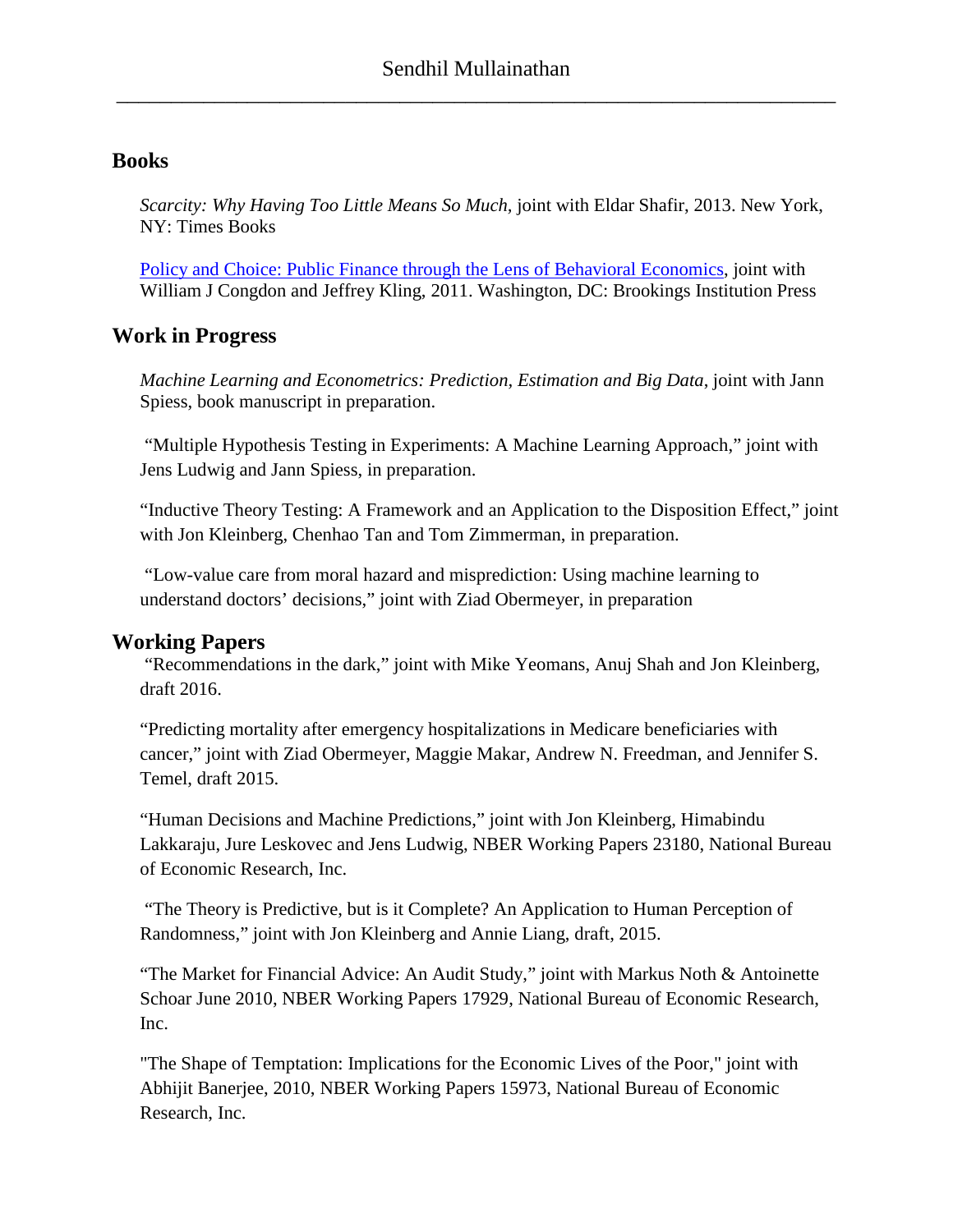["Profitable Investments or Dissipated Cash? Evidence on the Investment-Cash Flow](http://ideas.repec.org/p/nbr/nberwo/11126.html)  [Relationship From Oil and Gas Lease Bidding,](http://ideas.repec.org/p/nbr/nberwo/11126.html)" joint with Marianne Bertrand, 2005, [NBER](http://ideas.repec.org/s/nbr/nberwo.html)  [Working Papers](http://ideas.repec.org/s/nbr/nberwo.html) 11126, National Bureau of Economic Research, Inc.

["Persuasion in Finance,](http://ideas.repec.org/p/nbr/nberwo/11838.html)" joint with Andrei Shleifer, 2005, [NBER Working Papers](http://ideas.repec.org/s/nbr/nberwo.html) 11838, National Bureau of Economic Research, Inc.

["Executive Compensation and Incentives: The Impact of Takeover Legislation,](http://ideas.repec.org/p/nbr/nberwo/6830.html)" joint with Marianne Bertrand, 1998, [NBER Working Papers](http://ideas.repec.org/s/nbr/nberwo.html) 6830, National Bureau of Economic Research, Inc.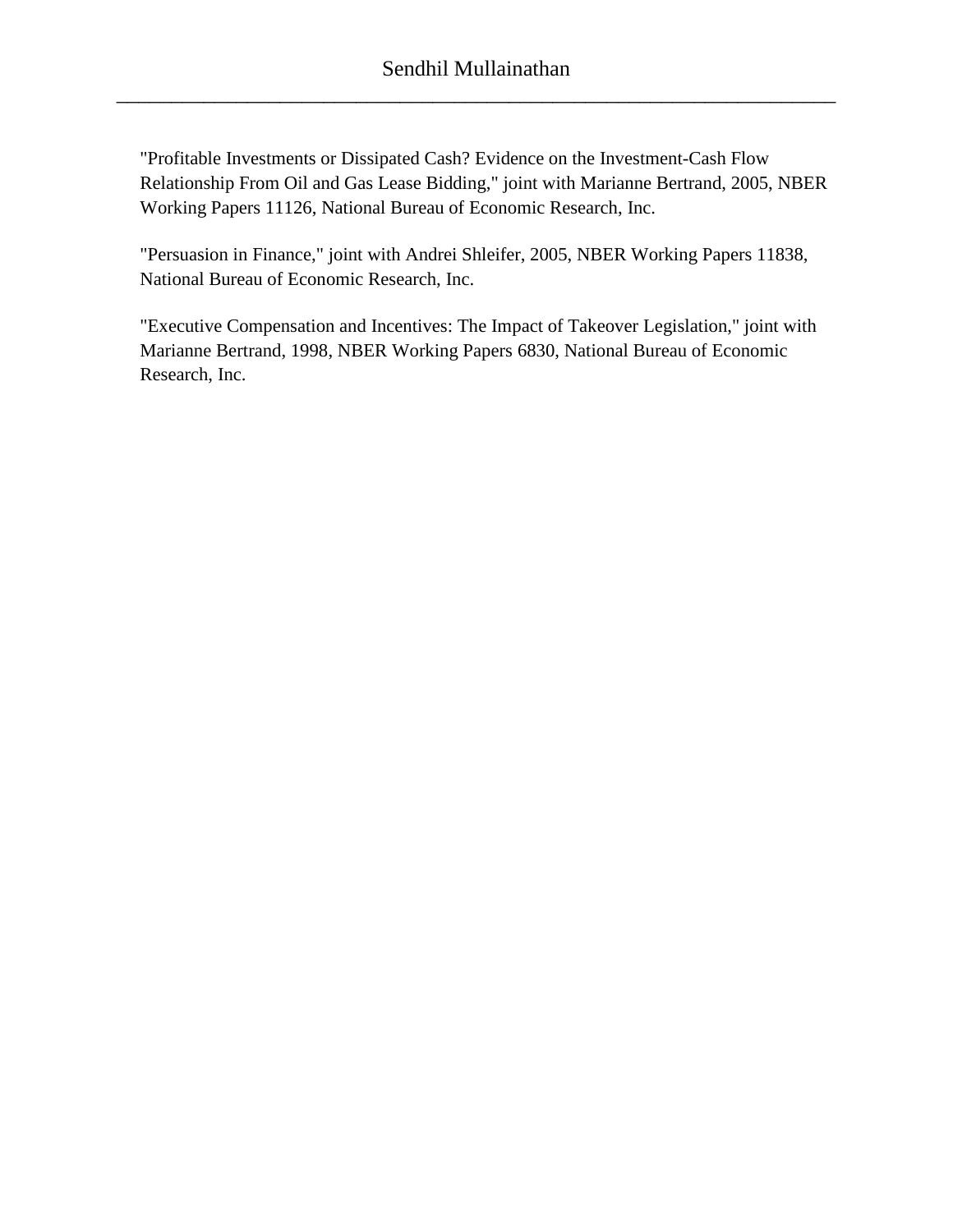# **Journal Articles**

2017

"Does Machine Learning Automate Moral Hazard and Error?" joint with Ziad, *American Economic Review, 2017, May (forthcoming).* (Non refereed)

"Inherent Trade-Offs in the Fair Determination of Risk Scores," joint with Jon Kleinberg and Manish Raghavan. Proc. 8th Conf. on Innovations in Theoretical Computer Science (ITCS), 2017, forthcoming.

## *2016*

*"*Thinking, Fast and Slow? Some Field Experiments to Reduce Crime and Dropout in Chicago", joint with Heller, S. B., Shah, A. K., Guryan, J., Ludwig, J., and Pollack, H. A. (2015). (Formerly National Bureau of Economic Research No. 21178) *Quarterly Journal of Economics,* 2016, 132 (1): 1-54

"Assessing Human Error Against a Benchmark of Perfection," joint with Ashton Anderson and Jon Kleinberg, Proc. 22nd ACM SIGKDD Intl. Conf. on Knowledge Discovery and Data Mining, 2016.

"The Psychological Lives of the Poor," joint with Frank Schilbach and Heather Schofield, *American Economic Review, 2016, May.* (Non refereed)

"Productivity and Selection of Human Capital with Machine Learning," joint with Aaron Chalfin, Oren Danieli, Andrew Hillis, Zubin Jelveh, Michael Luca, and Jens Ludwig, *American Economic Review, 2016, May.* (Non refereed)

## 2015

["Getting to the Top of Mind: How Reminders Increase Saving,](http://ideas.repec.org/p/nbr/nberwo/16205.html)" joint with Dean Karlan, Margaret McConnell, & Jonathan Zinman, 2015, *Management Science*, 2016, January.

"Self Control at Work: Evidence from a Field Experiment," joint with Supreet Kaur & Michael Kremer, *Journal of Political Economy*, 2016, 123 (6), 1227-1277

"Behavioral Hazard in Health Insurance," joint with Katherine Baicker & Joshua Schwartzstein, 2015, *The Quarterly Journal of Economics*, 2015, *130*(4), 1623-1667

"Prediction Policy Problems," joint with Jon Kleinberg, Jens Ludwig and Ziad Obermeyer, *American Economic Review (May)*, 2015. (Non-refereed)

"Scarcity Frames Value," joint with Anuj Shah and Eldar Shafir, *Psychological Science,*  2015, April.

2014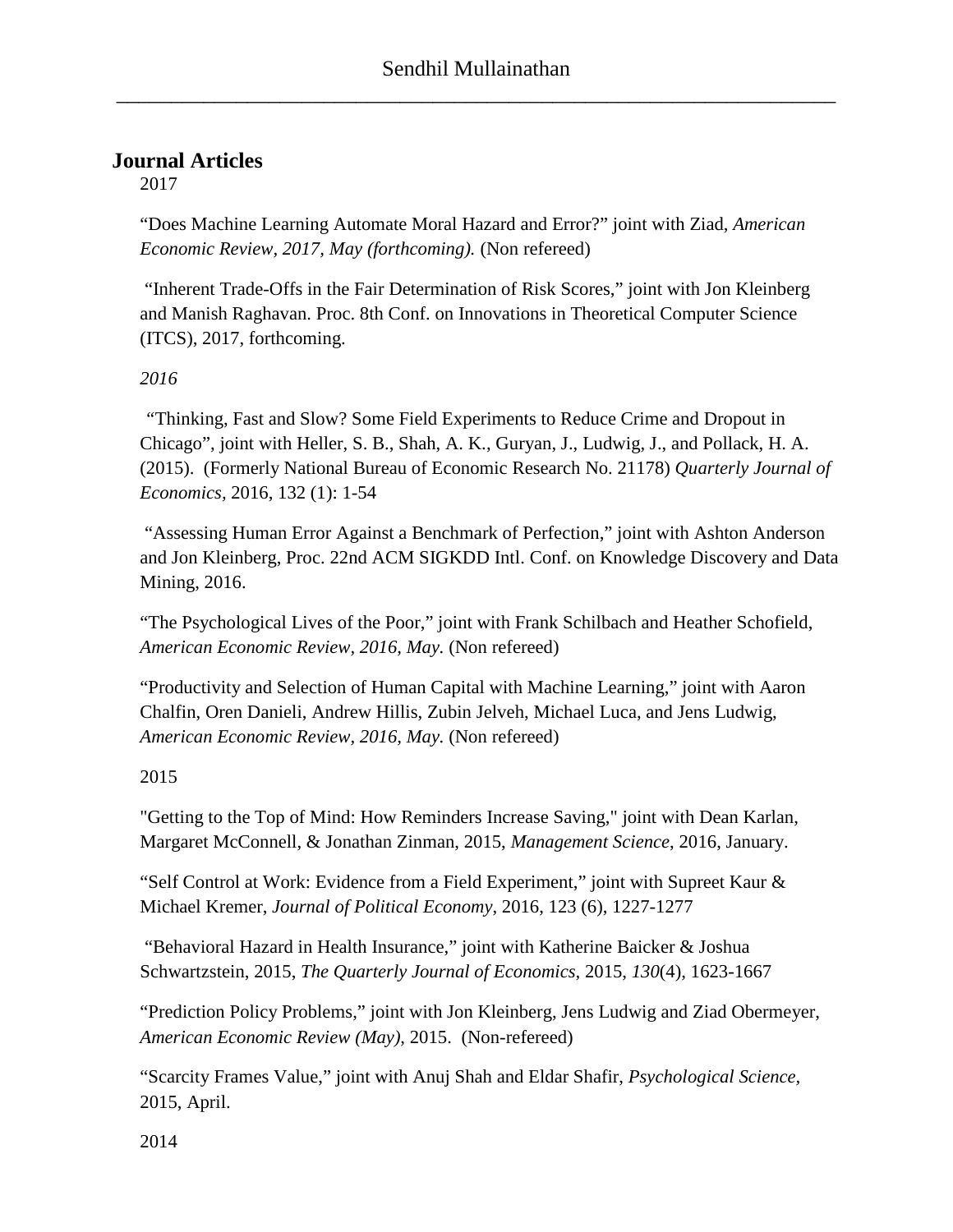"Learning through Noticing," joint with Rema Hanna & Joshua Schwartzstein*, The Quarterly Journal of Economics* 129.3 (2014): 1311-1353.

"Externalities, Internalities, and the Targeting of Energy Policy," joint with Hunt Allcott and Dmitry Taubinsky, *Journal of Public Economics*, Vol. 112 (April) 2014, pages 72-88.

"Behavioral Design: A New Approach to Development Policy," joint with Saugato Datta, *Review of Income and Wealth* 60.1 (2014): 7-35.

2013

"Poverty Impedes Cognitive Function," joint with Anandi Mani, Eldar Shafir, and Jiaying Zhao, *Science, August 2013.* 

"Targeting with Agents," joint with Paul Niehaus, Antonia Atanassova, & Marianne Bertrand, *American Economic Journal: Economic Policy* 5 (1), 2013, pp. 206-38

2012

"Notes on behavioral economics and labor market policy," joint with Linda Babcock, William Congdon and Lawrence Katz, *IZA Journal of Labor Policy* 1, no. 1 (2012): 1-14.

"Health Insurance Coverage and Take - Up: Lessons from Behavioral Economics," joint with Baicker, Katherine and William J. Congdon. *Milbank Quarterly* 90.1 (2012): 107-134.

"Some Consequences of having too Little," joint with Anuj K. Shah & Eldar Shafir, *Science, November* 2012.

"A Reduced Form Approach to Behavioral Public Finance" joint with Joshua Schwartzstein & William J. Congdon, *Annual Review of Economics,* 2012.

"Comparison Friction: Experimental Evidence from Medicare Drug Plans," joint with Jeffrey Kling, Eldar Shafir, Lee Vermeulen, & Marian V. Wrobel. *Quarterly Journal of Economics*, 127:1 (February 2012), 199-235.

"Mechanism Experiments and Policy Evaluations," joint with Jens Ludwig & Jeffrey R. Kling, *Journal of Economic Perspectives,* 25:3 (Summer 2011), 17-38.

"Helping Consumers Know Themselves," joint with Emir Kamenica & Richard Thaler *American Economic Review*: *Papers and Proceedings* 2011, 101(3), 417-22. (Non-refereed)

"Rigidity in Microfinancing: Can One Size Fit All?" joint with Dean Karlan, *QFinance* (June 2010).

"Self Control and the Development of Work Arrangements," joint with Supreet Kaur & Michael Kremer, *American Economic Review: Papers and Proceedings,* May 2010, 100, 624-628. (Non-refereed)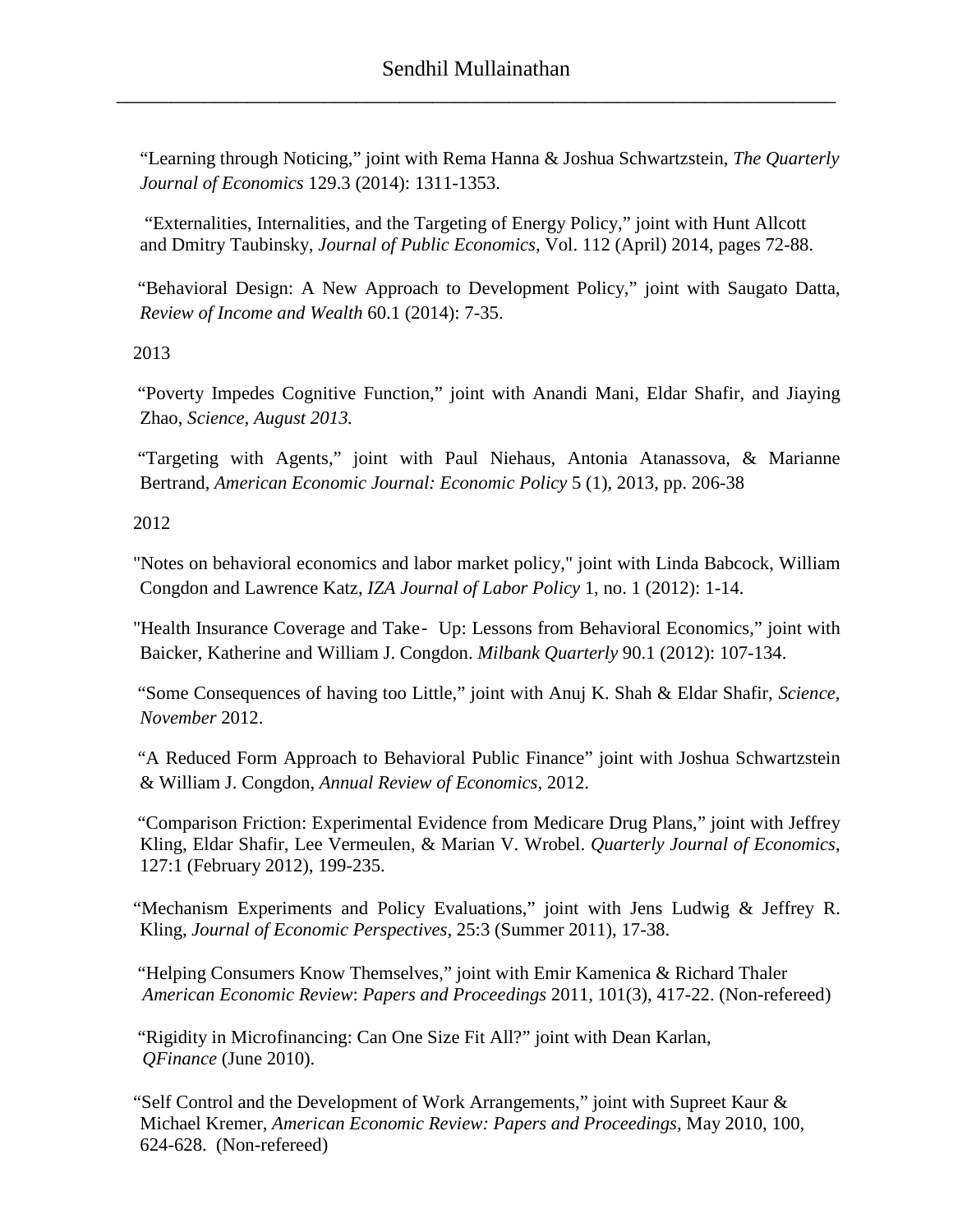"Behavior and Energy Policy," joint with Hunt Allcott, *Science* 5 March 2010: 1204-1205.

- "Affirmative Action in Education: Evidence from Engineering College Admissions in India," joint with Marianne Bertrand & Rema Hanna, *Journal of Public Economics*, 94 (1-2), 2010: 16-29.
- "What's Advertising Content Worth? Evidence from a Consumer Credit Marketing Field Experiment," joint with Marianne Bertrand, Dean Karlan, Eldar Shafir, & Jonathan Zinman, 2010. *The Quarterly Journal of Economics,* Vol. 125, No. 1: 263–305.
- "Behavioral Economics and Tax Policy," joint with William J. Congdon & Jeffrey R. Kling, *National Tax Journal*, 62:3 (September 2009), 375-386.
- "Sticking With Your Vote: Cognitive Dissonance and Political Attitudes," joint with Ebonya Washington, *American Economic Journal: Applied Economics*, 1(1), 2009:86-111.
- "Labor Market Discrimination in Dehli: Evidence from a Field Experiment," joint with Abhijit Banerjee, Marianne Bertrand, & Saugato Datta, *Journal of Comparative Economics*, 37( 1), 2009:14-27.
- "Limited Attention and Income Distribution," joint with Abhijit V. Banerjee, *American Economic Review*, 98( 2), 2008:489-93.
- "Why Don't People Insure Late-Life Consumption? A Framing Explanation of the Under-Annuitization Puzzle," joint with Jeffrey Robert Brown, Jeffrey R. Kling, & Marion V. Wrobel, *American Economic Review*, 98 (2), 2008: 304-09.
- "Coarse Thinking and Persuasion," joint with Joshua Schwartztein & Andrei Shleifer, *The Quarterly Journal of Economics*, 123( 2) 2008: 577-619.
- "Obtaining a Driver's License in India: An Experimental Approach to Studying Corruption," joint with Marianne Bertrand, Simeon Djankov, & Rema Hanna, *The Quarterly Journal of Economics*, 22(4), 2007: 1639-1676.
- "Development Economics Through the Lens of Psychology," *Proceedings of the Annual Bank Conference on Development Economics,* 2006. (Non-Refereed)
- "Behavioral Economics and Marketing in Aid of Decision-Making among the Poor," joint with Marianne Bertrand, & Eldar Shafir, 2006, *Journal of Public Policy and Marketing, 25,*  1, 8-23.
- "Implicit Discrimination," joint with Marianne Bertrand & Dolly Chugh, *American Economics Review*, 95(2), 2005:94-98.
- "The Market for News," joint with Andrei Shleifer, *American Economic Review*, 95(4), 2005: 1031-1053.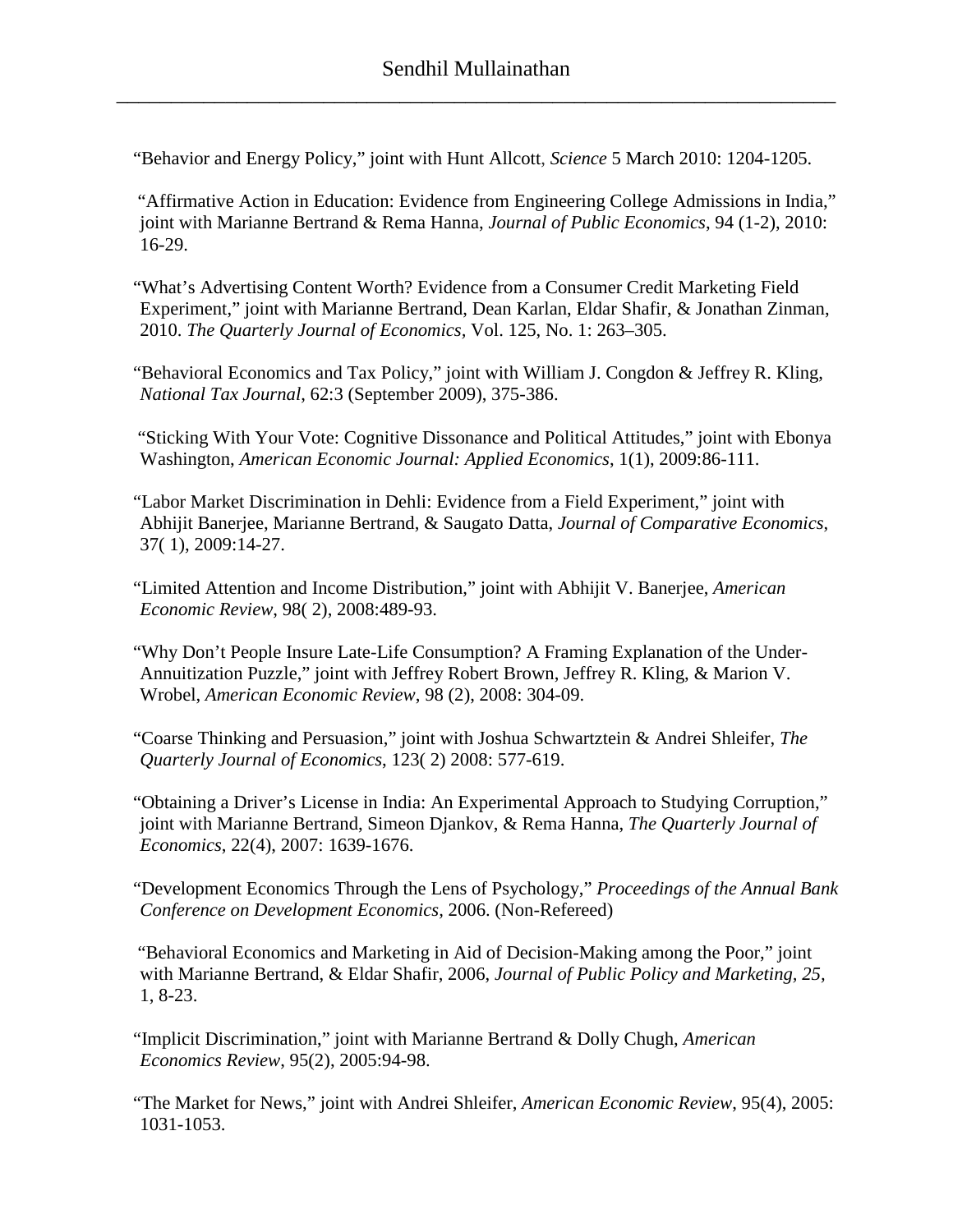- "Do Cigarette Taxes Make Smokers Happier?" joint with Jonathan Gruber, *The B.E. Journal of Economic Analysis and Policy*, 5(1), 2005.
- "Psychology, Behavioral Economics, and Public Policy," joint with On Amir, Dan Ariely, Alan Cooke, David Dunning, Nicholas Epley, Botond Koszegi, Donald Lichtenstein, Nina Mazar, Drazen Prelec, Eldar Shafir, & Jose Silva, 2005, *Marketing Letters, 16* (3-4), p. 443- 454. (Non-refereed)
- "A Behavioral Economics View of Poverty," joint with Marianne Bertrand, & Eldar Shafir, 2004, *American Economic Review*, 94, 2, 419-423.
- "Are Emily and Greg More Employable than Lakisha and Jamal? A Field Experiment on Labor Market Discrimination," joint with Marianne Bertrand, *American Economic Review*, 94( 4), September 2004: 991-1013.
- "A Behavioral-Economics View of Poverty," joint with Marianne Bertrand & Eldar Shafir, *American Economic Review Papers and Proceedings,* 94(2) May 2004:419-423. (Nonrefereed)
- "How Much Should We Trust Difference-in-Difference Estimates?" joint with Marianne Bertrand & Esther Duflo, *The Quarterly Journal of Economics,* 119(1), 2004: 249-275.
- "Pyramids," joint with Marianne Bertrand, *Journal of the European Economic Association,*  1(2-3), April/May 2003: 478-83. (Non-refereed)
- "Enjoying the Quiet Life? Corporate Governance and Managerial Preferences," joint with Marianne Bertrand, *Journal of Political Economy*, 111(5), October 2003: 1043-1075.
- "Public Policy and Extended Families: Evidence from South Africa," joint with Marianne Bertrand & Douglas Miller, *World Bank Economic Review*, 17(1), 2003: 27-50.
- "A Memory-Based Model of Bounded Rationality", *Quarterly Journal of Economics*, 117(3), August 2002: 735-774.
- "Ferreting Out Tunneling: An Application to Indian Business Groups," joint with Marianne Bertrand & Paras Mehta, *The Quarterly Journal of Economics*, 117(1), February 2002: 121- 48.
- "Behavioral Economics," joint with Richard Thaler, *International Encyclopedia of Social Sciences*, Pergamon Press, 1st edition, October 1, 2001: 1094-1100. (Non-refereed)
- "Are CEOs Rewarded for Luck? The Ones Without Principals Are," joint with Marianne Bertrand, *The Quarterly Journal of Economics*, 116(3), August 2001: 901-32. (Longer version available as "Do CEOs Set Their Own Pay? The Ones Without Principals Do," National Bureau of Economic Research Working Paper #7604).
- "Do Firm Boundaries Matter?" joint with David Scharfstein, *American Economic Review Papers and Proceedings*, 91(2), May 2001: 195-199. (Non-refereed)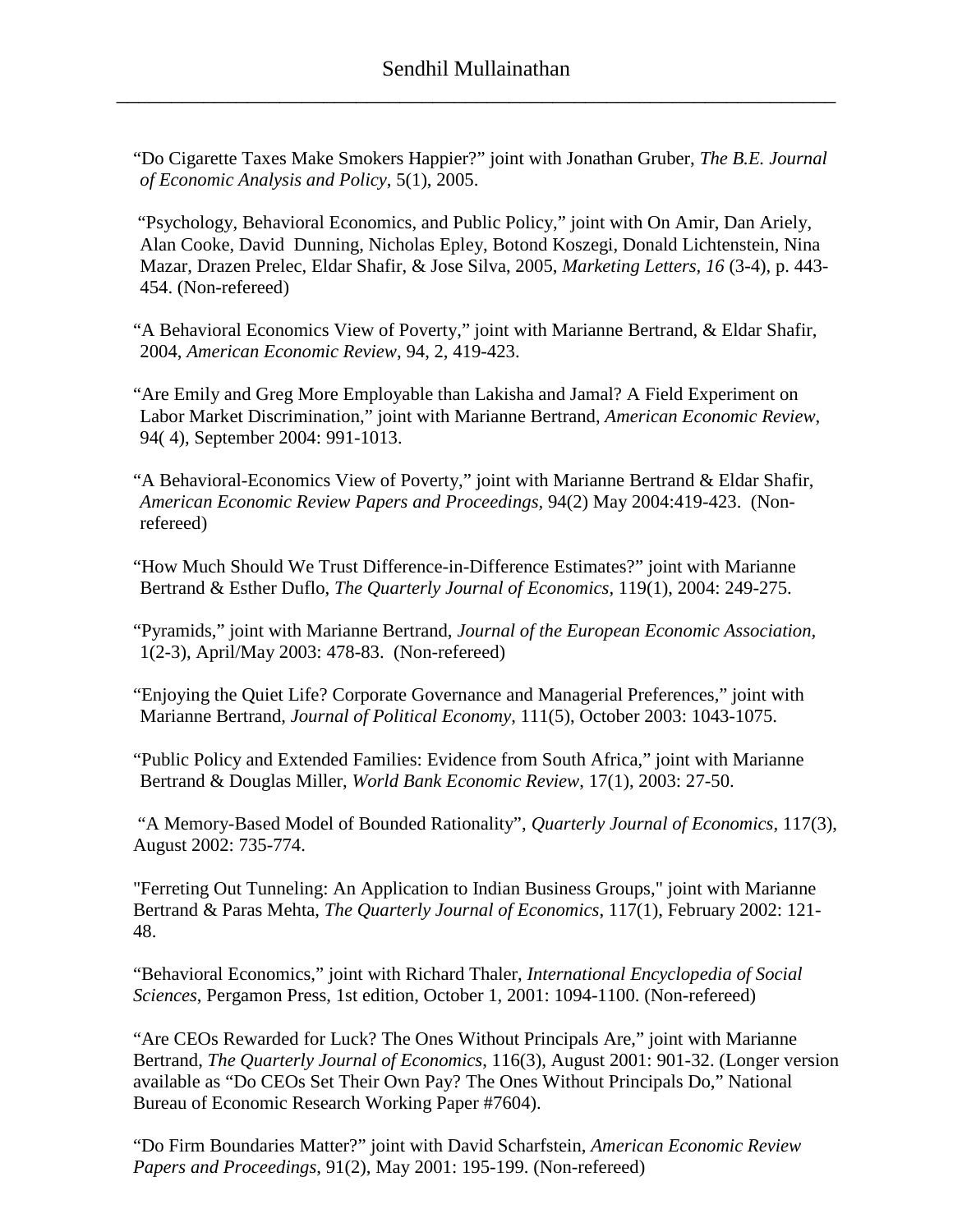"Do People Mean What They Say? Implications for Subjective Survey Data," joint with Marianne Bertrand. Shorter version: *American Economic Review Papers and Proceedings*, 91(2), May 2001: 67-72. (Non-refereed)

"Network Effects and Welfare Cultures," joint with Marianne Bertrand & Erzo F.P. Luttmer, *Quarterly Journal of Economics*, 115( 3), August 2000: 1019-1055.

"Agents With and Without Principals," joint with Marianne Bertrand, *American Economic Review Papers and Proceedings*, 90(2), May 2000: 203-208.

"Is there Discretion in Wage Setting?" joint with Marianne Bertrand, *Rand Journal of Economics*, 30(3), Autumn 1999: 535-554.

"Resource Bounds and Combinations of Consensus Objects," joint with Jon M. Kleinberg, *Proceedings of the 12th Annual ACM Symposium on Principles of Distributed Computing*, ACM Press, 1993.

## **Book Chapters**

"Corruption" joint with Abhijit Banerjee & Rema Hanna, 2012, *Handbook of Organizational Economics*

"Does Less Market Entry Regulation Generate More Entrepreneurs? Evidence from a Regulatory Reform in Peru," joint with Philipp Schnabl in *International Differences in Entrepreneurship*, eds. Josh Lerner & Antoinette Schoar, The University of Chicago Press, 2010: 159-179.

"Savings Policy and Decision Making in Low Income Households," joint with Eldar Shafir in *Insufficient Funds: Savings, Assets, Credit and Banking Among Low-Income Households*, eds. Michael Barr & Rebecca Blank, Russell Sage Foundation Press, 2009: pp. 121-145.

"The Impact of Electoral Debate on Public Opinion: An Experimental Investigation of the 2005 New York City Mayoral Election" joint with Ebonya Washington & Julia R. Azari in *Political Representation* eds. Ian Shapiro, Susan C. Stokes, Elisabeth Jean Wood, & Alexander S. Kirshner, Cambridge University Press, 2009: 324-342.

"The Case for Behaviorally Informed Regulation ," joint with Michael S. Barr & Eldar Shafir in *New Perspectives on Regulation* , eds. David Moss & John Cisternino, The Tobin Project, Cambridge, MA, 2009, 25-62.

"Behaviorally Informed Home Mortgage Credit Regulation,' joint with Michael S. Barr & Eldar Shafir, in *Borrowing to Live Consumer and Mortgage Credit Revised*, eds. Nicolas P. Retsinas & Eric S. Belsky, Brookings Institution Press, Washington D.C., 2008: 170-203.

"Psychology and Development Economics," in *Yrjö Jahnsson Foundation 50th Anniversary Conference on Economic Institutions and Behavioral Economics*, eds. Peter Diamond & Hannu Vartiainen, Princeton University Press, Princeton, New Jersey, 2007.